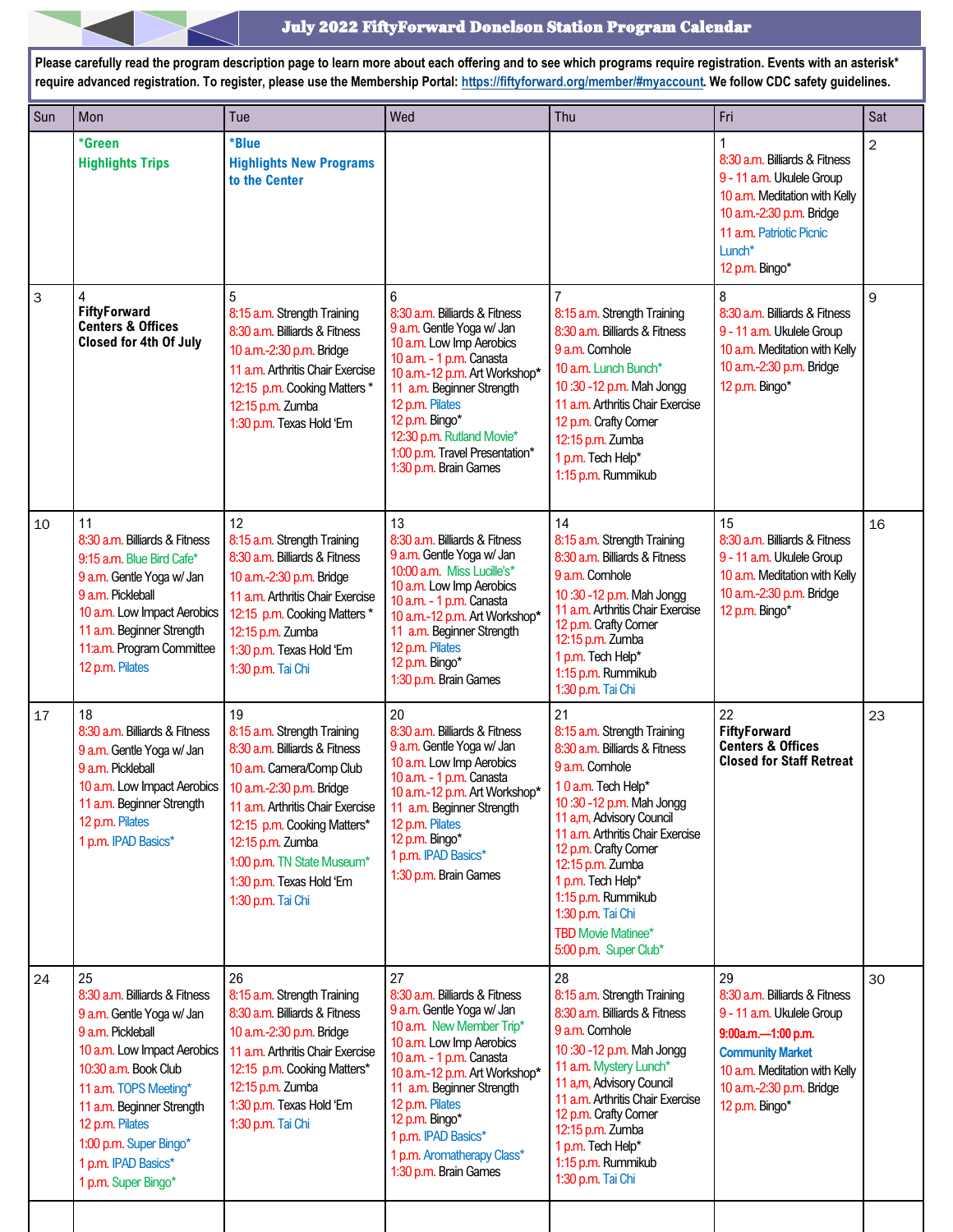## FiftyForward Donelson Station PROGRAM INFORMATION

**Billiards, Monday-Friday, 8:30 a.m.–3:30 p.m. Cardio Fitness Room, Monday-Friday, 8:30 a.m.–3:30 p.m.** 

**Strength Room, Monday-Friday, 8:30 a.m.–3:30 p.m.** 

**Ukulele Group Fridays, 9-11 a.m.** Learn how to play the ukulele! The beginner group meets from 9 a.m. to 10 a.m. and the intermediate group meets from 10 a.m. to 11 a.m. Please bring your own ukulele.

**Meditation with Kelly Fridays,10 a.m.** Please join us for a time of reflection and relaxation as we learn how to steady our hearts, minds and spirits. All experience levels are welcome.

**Bridge Tuesdays and Fridays, 10 a.m.-2:30 p.m.** Join other players in this classic trick-taking card game.

**Bingo Wednesdays and Fridays, 12 p.m.** Come out and play Bingo with a different sponsor every week! *This event requires registration.* 

**Strength Training, Tuesdays and Thursdays, 8:15 a.m.** A full body 40-minute workout with cardio and dumbbells, working on the upper and lower body. Led by FiftyForward Donelson Station Center Director Lisa Maddox.

**Arthritis Chair Exercise Tuesdays and Thursdays, 11 a.m.** A low impact, evidence-based seated exercise program to help strengthen parts of the body affected by arthritis.

**Cooking Matters at Home Tuesdays, 12:15 p.m.—1 p.m.** Join us for this nutritional focused series with the TN State University Extension Office that will cover food storage, kitchen safety, meal planning and more!

**Zumba, Tuesdays and Thursdays, 12:15 p.m.** A cardio fitness program that combines Latin and international music with dance moves.

**Texas Hold 'Em Tuesdays, 1:30 p.m.** Join the Texas Hold 'Em group to play this fun variant of poker.

**Gentle Yoga with Jan, Mondays & Wednesdays, 9 a.m.** This 30- 45 minute Gentle Yoga class is led by certified registered yoga instructor, Jan Cronin. You must be able to get on the ground and be able to get back up. Bring your own blanket to use.

**Low Impact Aerobics Mondays & Wednesdays, 10 a.m.** This 45-minute low impact aerobics class gets your body moving to great music!

**Canasta Wednesdays,10 a.m.-1 p.m.** Please join us for the rummy inspired game of Canasta! All levels are welcome.

**Art Workshop Wednesdays, 10 a.m.-12 p.m.** Join other seasoned artists to work on your current creative projects. The workshop is \$25 and runs for 10 weeks. *This event requires registration.*

**Beginner Strength Training, Mondays & Wednesdays, 11 a.m.**  Join Certified Instructor and Donelson Station member, Gloria Jones, for this modified strength training class. This class is for beginners so come join the fun!



**Program also offered virtually Denotes member-led program** 

*NEW* **Pilates Mondays & Wednesdays, 12 p.m.** This class uses both the barre and the mat, joining traditional Pilates with the advantages of sculpting lean muscle using our own body weight. We will use healing circular movements to trim the waist, lubricate the spine, hips, and shoulder's and much more. Never Stop Moving!

**Brain Games Wednesdays, 1:30 p.m.** Join the Brain Games group and test your mind in trivia!

**Cornhole Thursdays, 9 a.m.** Come out and join us as we play the much loved game of Cornhole every week! Pull up your favorite chair and warm up your toss for this fun summer game.

**Mah Jongg Thursdays, 10:30 a.m. –12 p.m.** Join the Mah Jongg group to play this tile-based game.

**Crafty Corner Thursdays, 12 p.m.** Bring your own individual projects to craft and socialize together.

**Zumba, Tuesdays and Thursdays, 12:15 p.m.** A cardio fitness program that combines Latin and international music with dance moves.

**Tech Help Thursday, July 7, 1 p.m; Thursday, July 14, 1 p.m; Thursday, July 21, 10 a.m. and 1 p.m; Thursday, July 28, 1 p.m;**  Sign up for one on one computer, phone and tablet help! *This event requires registration.* 

**Rummikub Thursdays, 1:15 p.m.** Join the Rummikub group to play this popular tile-based game that combines elements of the card game Rummy and Mah Jongg.

**Pickleball Mondays, 9 a.m.** Grab your paddle to come and join us as we play this exciting game! Outdoor court and supplies are provided

**Program Committee 1st Monday of the month (Due to 4th of July we will be meeting on July 11), 11 a.m.-12 p.m.** Our monthly Program Committee meets the 1st Monday of each month at 11 a.m. We would love to add some new faces to our existing group. If you are interested in being part of the committee, please let a staff member know.

*NEW* **Tai Chi for Arthritis Tuesdays and Thursdays, starting July 12, 1:30 p.m.** Join Connie Nelson, certified teacher in Tai Chi for Arthritis and Fall Prevention, for an evidenced-based program that helps to improve balance both mentally and physically through slow, guided movements. Additional benefits include improving balance, relaxation, vitality, posture, and more. This class includes BOTH sitting and standing exercises.

**Camera/Computer Club Tuesday, July 19, 10a.m.** Come bring your pictures, digital or film, and discuss the latest techniques. All levels are welcome!

**Book Club Monday, July 25, 10:30 a.m.** Join us as we discuss "Billy Summers" by Stephen King. We always welcome new readers to the group!